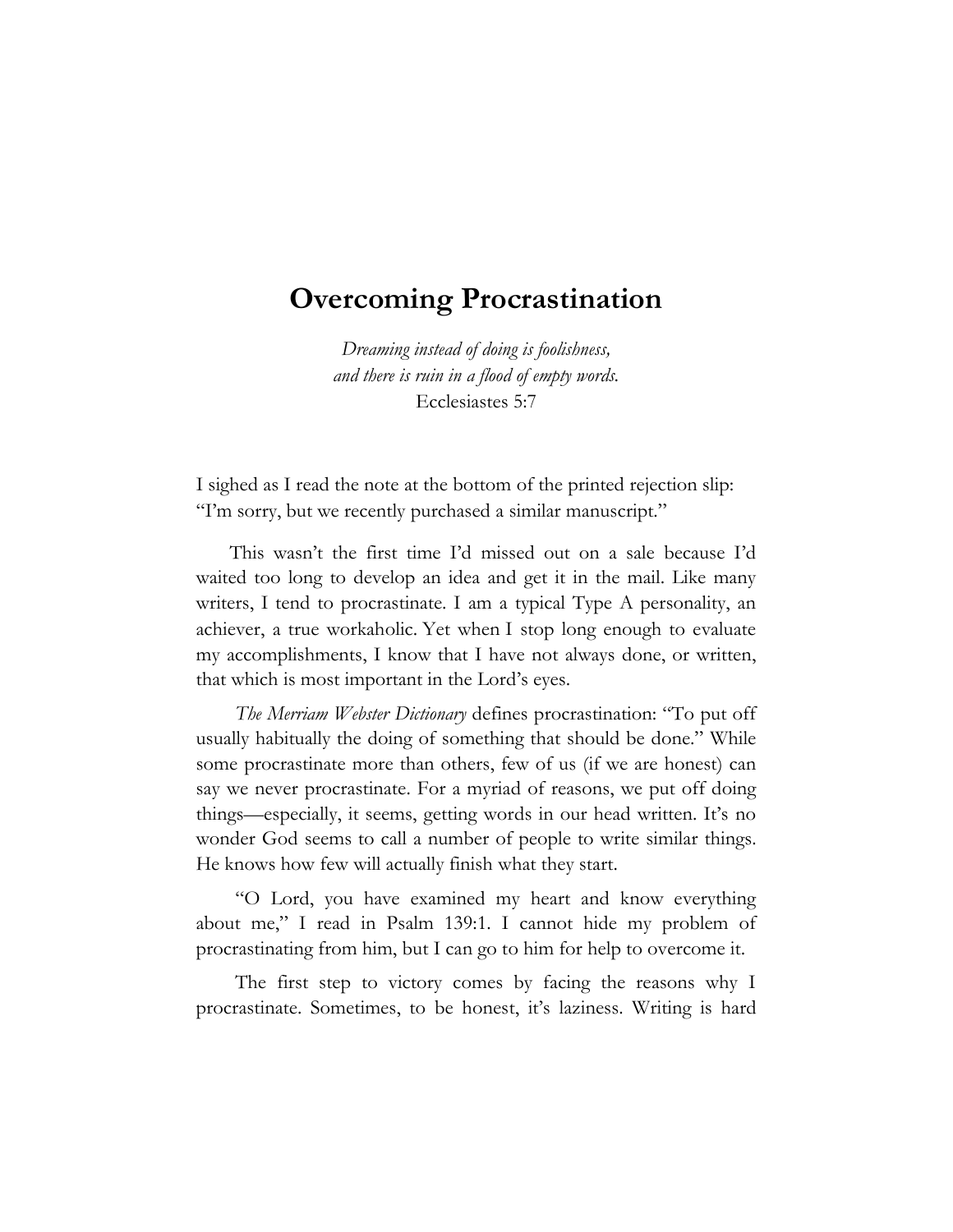work! It's easier to talk about it than to do it. But since I know writing is the work God has called me to do, I need to do it.

Sometimes I procrastinate because I'm overextended. I have difficulty saying no. All too often my time and energy are drained as I allow my priorities to get out of order. And then there's the "tyranny of the urgent." I'm ruled by my never-ending to-do list that is filled with things that seem to demand my attention but have no eternal significance.

Other times, I procrastinate because of a problem with my will. I know what God has called me to do, but I choose to do what I want. It's not easy for me to discipline myself to stay in my office when it's a beautiful day outside or when a friend calls and wants to chat. Even though I usually win that battle because I enjoy working, I still may not end up accomplishing what God wants me to do.

An editor gave me a go-ahead on a book proposal. I told him I would have the manuscript to him in three months. Then I began procrastinating! I decided I could work more efficiently if I reorganized my files. Then I got sidetracked answering letters and reworking manuscripts that had been sitting around for months. Doing so got me in the mood to market my returned manuscripts. I convinced myself they really should get back in the mail. Before I realized it, a month had passed without even five minutes spent on the book manuscript. Why? The biggest reason I procrastinate is because I'm afraid of failure.

Facing the reasons why I procrastinate doesn't make me feel good, but it is a prerequisite to the second step to victory—confession. My good intentions are not enough. They do not get me off the hook.

Jesus told a parable about a man with two sons (Matt. 21:28-32). He asked both of them to go and work in the vineyard. The first son said he wouldn't, but later he changed his mind and did what his father asked. The second son said he would, but he didn't. Did he deliberately break his word or simply procrastinate?

When God calls something to my attention, it's not what I say I will do that counts—it's what I actually do. "Knowing what is right to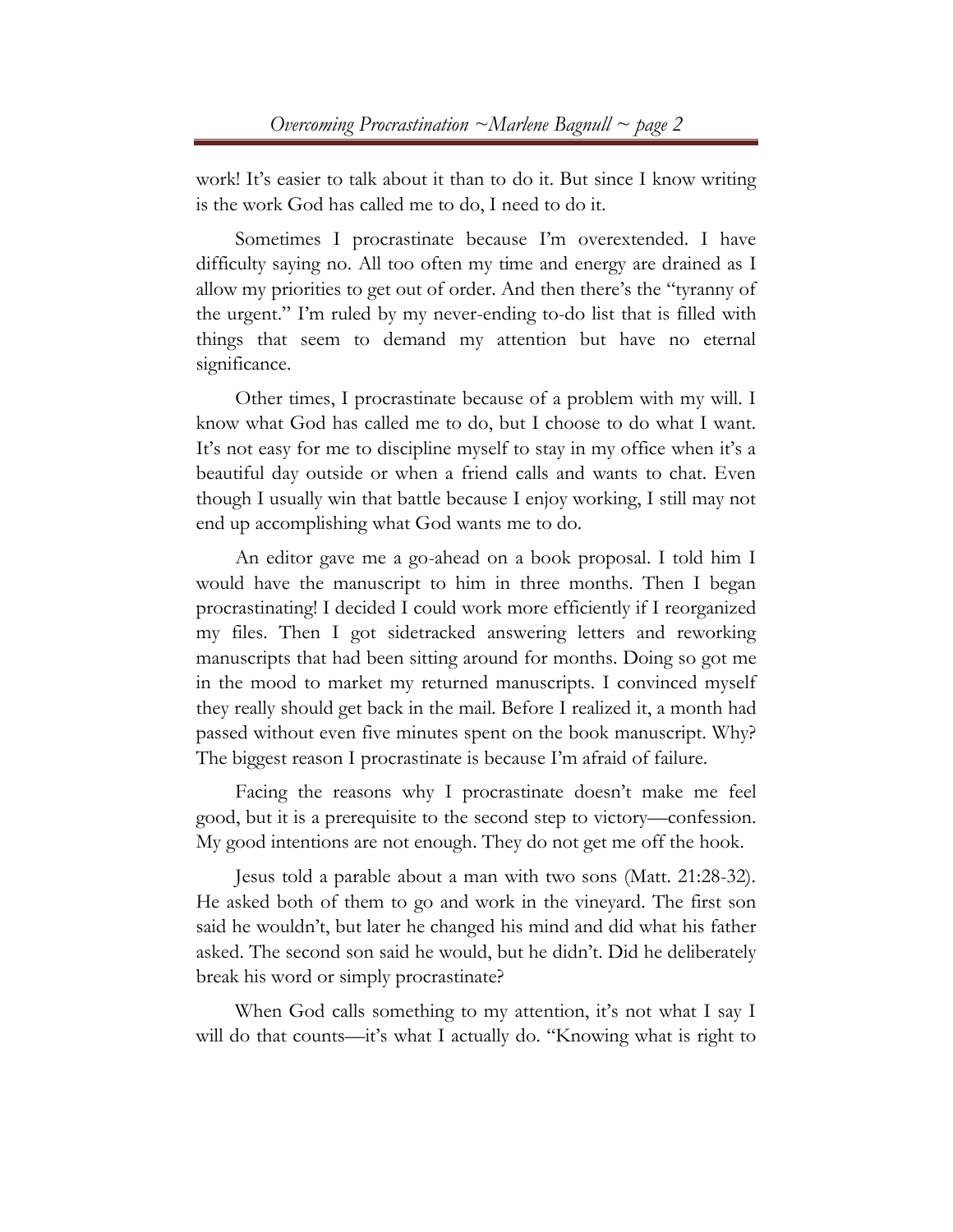do and then not doing it (this includes procrastination!) is sin" (James 4:17). It is only as I confess this sin and realize my worthlessness before the Lord that he lifts me up, encourages and helps me (James 4:8-10). While some opportunities may be gone forever, God does not leave me in the land of regrets. He redeems the time I've lost and gives me another chance (Prov. 28:13).

The third step to victory requires that I risk being open and honest with other Christians—especially other Christian writers. "Admit your faults to one another and pray for each other," (James 5:16 says. That's not an easy thing to do. Yet people cannot pray on target for my needs if they don't know what they are. It has been a tremendous help and encouragement to know that others are praying for me—and holding me accountable to do the things I've committed myself to do.

Other steps I have taken to overcome procrastination include memorizing Scripture promises, reexamining my priorities, and making lists. (I'm an endless list maker; but as my husband points out, that doesn't necessarily mean that what is on my list will ever get done!) I have even used a system of rewards and punishments, "earning" the right to do the things I want to do by first doing the thing I would prefer to put off. Some methods help. Others do not. But I am finding that the most important step after self-examination, confession, and seeking the prayer support of others is such a simple one I often overlook it. At the beginning of each day I need to ask, "Lord, what do you want me to do?"

When I allow the Lord to be Lord of my schedule and my daily to-do list, I am less prone to procrastinate. Minute-by-minute obedience pleases God. It also frees me from the frustration of being torn in different directions by my unrealistic expectations and the resulting burden of guilt. As I leave my schedule to the Lord, he brings order to what would otherwise be chaos and peace to what would otherwise be confusion.

God knows what needs to take priority in my life at any given moment. He shows me those priorities when I stop long enough to ask